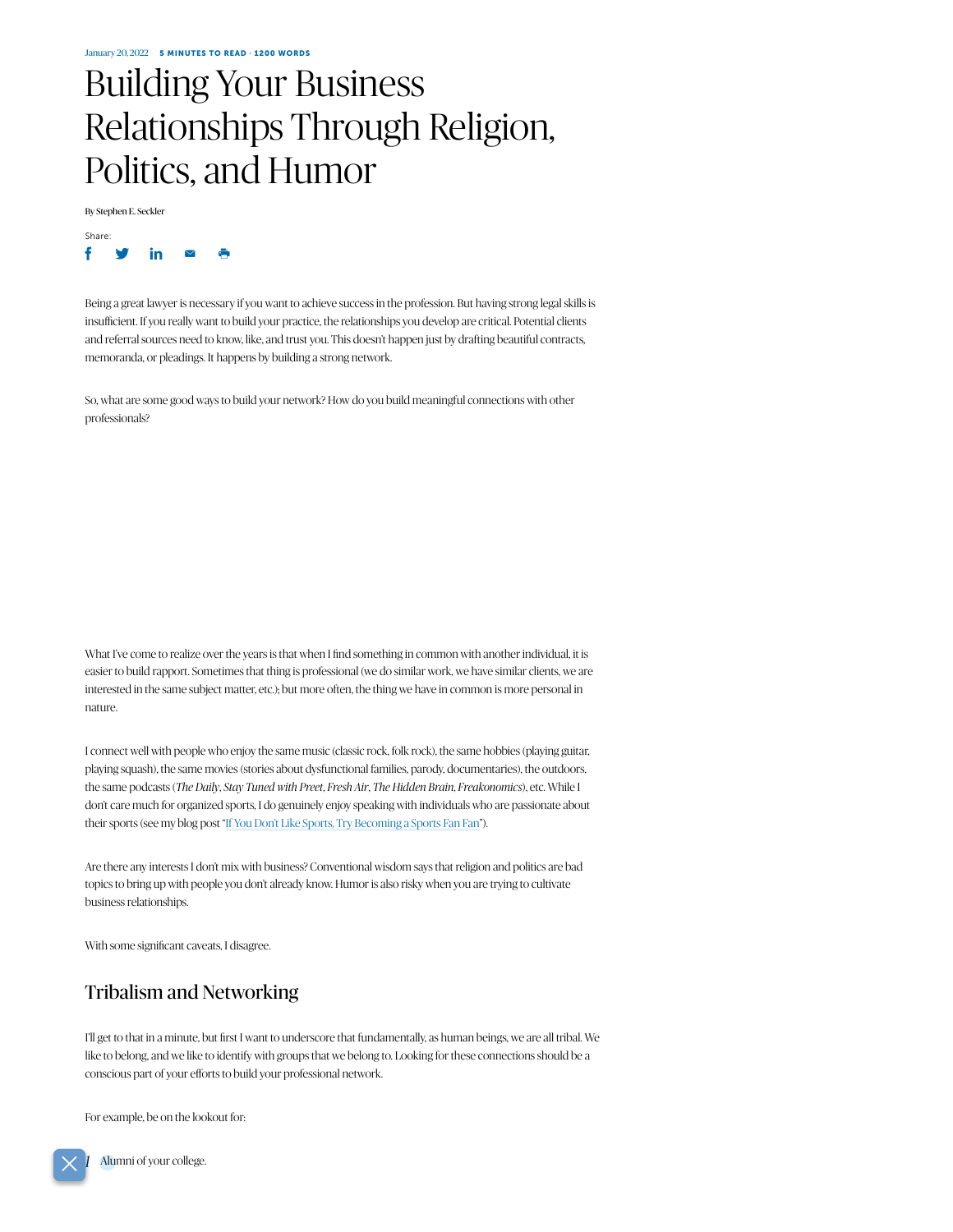- Fellow sports fans (e.g., Red Sox Nation—need Isay more?) *2*
- *3* People who live in the same community.
- *4* Individuals who have worked for the same company.
- *5* Individuals who grew up in the same place.
- *6* People who have played the same sport.
- *7* People who vacation in the same place.
- *8* The parents of your children's friends.

And what if you have the same religious upbringing or share a common set of political beliefs?

#### Religion and Politics

Religion and politics create some of the strongest ties between people. The challenge is how to bring up these topics without offending.

In my case, I live in a pretty liberal part of the country, so it's not that risky to make a disparaging comment about the 45th president. But if I don't know someone well, I usually give them an opening by bringing up the topic in a neutral way (e.g., "I heard that the January 6 Commission is going to start holding public hearings") and see how the person reacts. If that person calls it a witch hunt, I know it's time to move on.

Also, by just being a good listener, people will often give you clues about their political beliefs. If you ask a lot of open-ended questions when you meet someone (think direct examination), you can learn a lot about them and then decide how to proceed.

The intersection of religion and politics is particularly fraught. For example, I have a strong Jewish identity and feel a strong sense of connection to other Jewish professionals, particularly those from New York who share my dark view of the world. (*It's no use, the universe is expanding!*) But my views on the Israeli-Palestinian conflict tend to lean to the left, and I stay away from that topic in certain circles (although if I know someone shares my views on the subject, that is a strong bond that ties us).

Religion and politics are highly emotional, and that is why they are great sources of identity for most of us. Unfortunately, we are living in a country with a lot of polarization. But when we can establish (in a safe way) that someone shares our belief system, we have a bond that goes even further than rooting for the same sports team (although that can be like a religion), graduating from the same law school, growing up in the same town, or liking the same music. We can use this polarization to our benefit.

Finding shared experiences, interests, or beliefs makes the conversation flow. It increases our feeling of being connected to someone, and ultimately it increases the likelihood that we will like and trust that individual (and vice versa). Sharing common political or religious beliefs can greatly increase that likelihood.

In fact, there is one theory that organized religion developed as humans moved from nomadic existence where everyone knew each other to cities where you couldn't know everyone. Being part of the same religious faith and practice was one way to know that someone was trustworthy.

#### Humor

I've saved humor for last, but humor is one of my greatest interests. I love parody. I love sharing cartoons with people in my network. My list of all-time great movies and TV shows includes *Dodgeball*, *This is Spinal Tap*, *Bridesmaids*, *The Hangover*, *Talladega Nights*, *Borat*, *Best in Show*, *Wayne's World* (my first date with my wife), *The Big Lebowski*, *Groundhog Day*, *Monty Python's Life of Brian* (religious parody!), *The Office*, and *Curb Your Enthusiasm,* to name a few. I frequently quote these movies and shows when I'm talking to my clients and my business contacts.

Earlier this year, a client told me he hired me because he heard me speaking on a podcast about how I like to write parody lyrics. He liked my advertisement for Verizon (*Sign Up Now for Verizon*—sung to the tune of Bruce Springsteen's title cut *The Rising*—his homage to 9/11 and New York).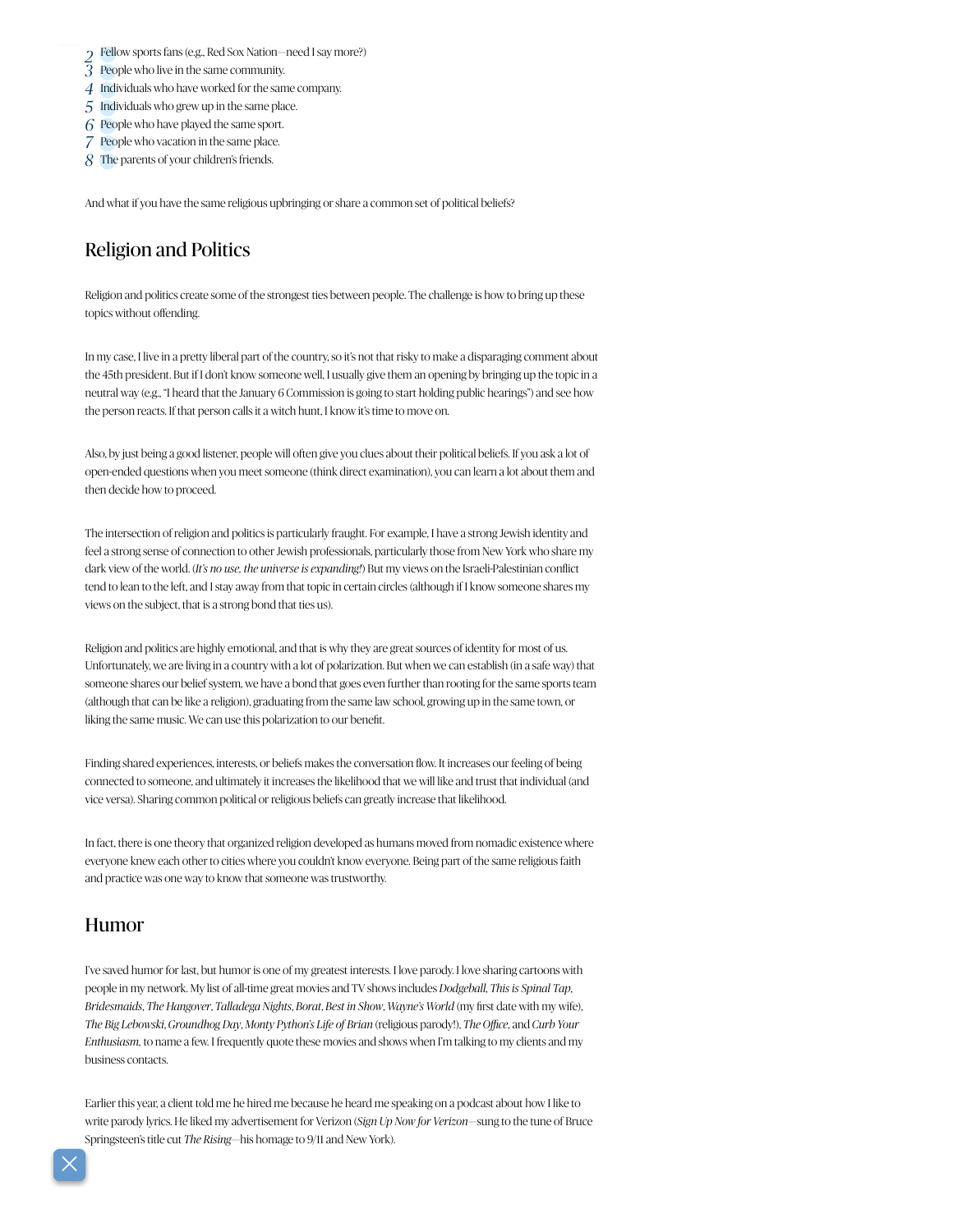When I get a coaching prospect laughing, I generally know that is a good sign.

But humor can really backfire, especially on Zoom.

About a year ago, I was giving a presentation to senior lawyers about making a career transition. I was talking about some of the things that people do in retirement, and I showed a PowerPoint slide of an elderly couple playing a video game together. I told them itwas called *Kill the Nazis.* (It wasn't!)

Let's just say that this didn't go over well, and I didn't generate any coaching assignments from that presentation (or any follow-up inquiries).

### Being Your Authentic Self

If you try to use religion, politics, and humor in your business networking, you are bound to offend someone along the way. At the same time, you'll find people who want to work with you and spend time with you because they can see you are not afraid to be authentic. But be particularly careful on virtual platforms where it is hard to read facial cues and gauge reactions.

You are paid as a lawyer to be a trusted advisor. If you want to engender trust, be your authentic self. If sharing your political or religious views is a turnoff to some prospects, you'll make it up by finding the clients who really appreciate you. Similarly, if you can figure out an appropriate way to use humor to connect, you'll be laughing all the way to the bank!

#### [Download](https://www.americanbar.org/content/dam/aba/publications/GPSolo_eReport/2022/january-2022/january-2022-full.pdf) the PDF of this issue

ENTITY: SOLO, SMALL FIRM AND GENERAL [PRACTICE](https://www.americanbar.org/groups/gpsolo/) DIVISION

TOPIC: PRACTICE [MANAGEMENT](https://www.americanbar.org/topics/lpm/)

The material in all ABA publications is copyrighted and may be reprinted by permission only. Request reprint permission [here.](https://www.americanbar.org/about_the_aba/copyright/)

## Authors

-

# $(\lambda)$

#### [Stephen](mailto:steve@seckler.com) E. Seckler

Stephen E. Seckler, Esq. ([steve@seckler.com\)](mailto:steve@seckler.com), is president of Seckler Attorney [Coaching](http://www.seckler.com/). He helps lawyers who are moving up, moving out, or stuck in neutral. As "Counsel to Counsel," he has coached hundreds of attorneys through career transitions and helped hundreds of lawyers to grow their income and become better leaders. You can listen to his podcast Counsel to Counsel wherever you get your podcasts or follow the link on his website.

Published in *GPSolo eReport,* Volume 11, Number 6, January 2022. © 2022 by the American Bar Association. Reproduced with permission. All rights reserved. This information or any portion thereof may not be copied or disseminated in any form or by any means or stored in an electronic database or retrieval system without the express written consent of the American Bar Association. The views expressed in this article are those of the